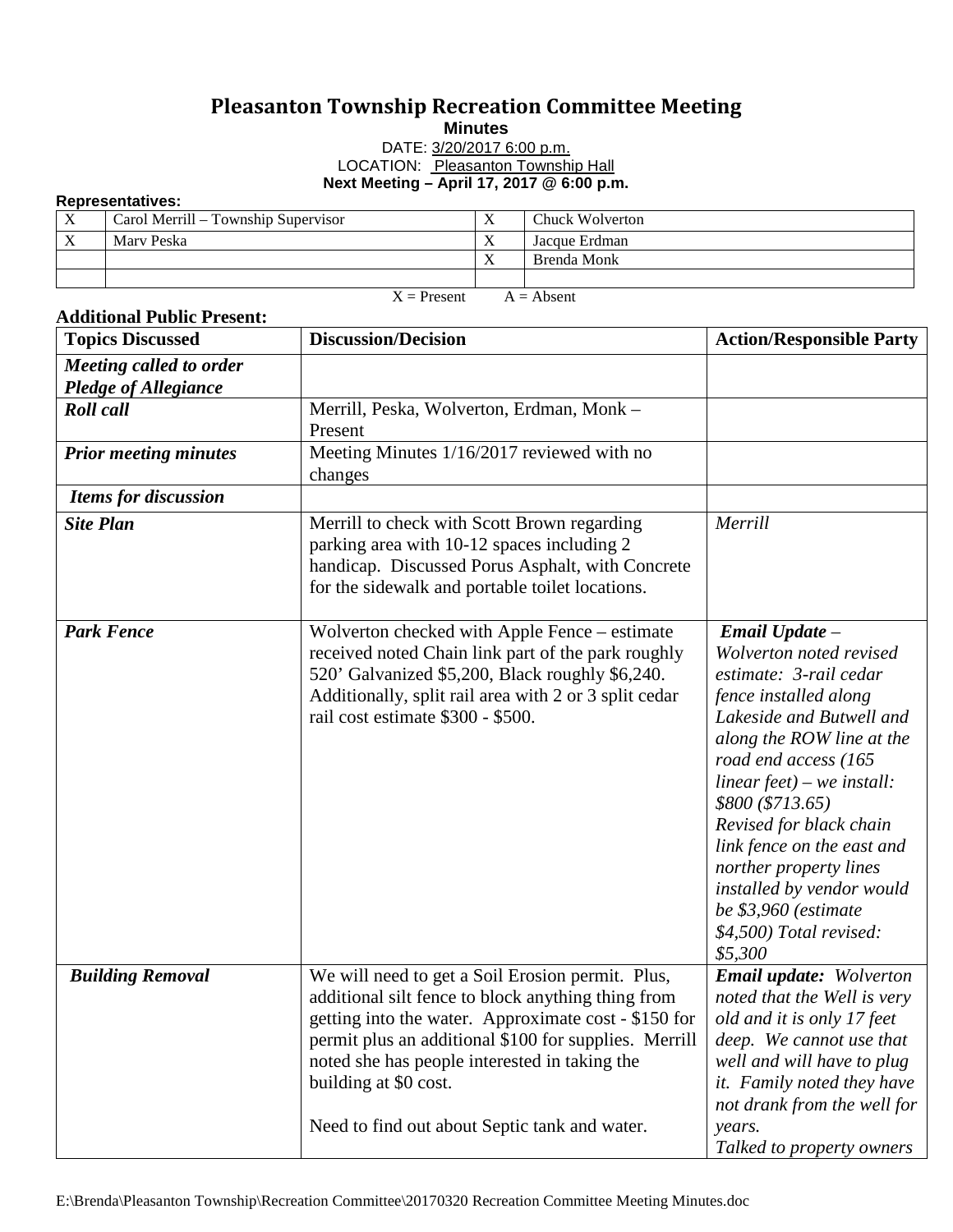|                        |                                                                                                                                                                                                                                                                                                                                                                                                                                                                                                                                                                | regarding Consumers<br>Power situation. Jeff will<br>contact Consumers to<br>authorize them to contact<br>Chuck to set up a site<br>meeting to discuss the<br>removal of the electric<br>service.<br>Power to the well comes<br>underground from the<br>cottage to the well hours.<br>Security light on property<br>could have installed with<br>Consumers Energy is on<br>site. Additionally, noted<br>that the Road Commission<br>demolished the septic<br>system for the cottage<br>years ago. |
|------------------------|----------------------------------------------------------------------------------------------------------------------------------------------------------------------------------------------------------------------------------------------------------------------------------------------------------------------------------------------------------------------------------------------------------------------------------------------------------------------------------------------------------------------------------------------------------------|---------------------------------------------------------------------------------------------------------------------------------------------------------------------------------------------------------------------------------------------------------------------------------------------------------------------------------------------------------------------------------------------------------------------------------------------------------------------------------------------------|
| <b>Consumers Power</b> | Wolverton checked with Consumers and we need<br>to get an address for the actual park site,                                                                                                                                                                                                                                                                                                                                                                                                                                                                    | Merrill to get address to<br>Wolverton.                                                                                                                                                                                                                                                                                                                                                                                                                                                           |
|                        | Lighting: what kind of lighting for park discussed<br>motion sensor vs continuous lighting.                                                                                                                                                                                                                                                                                                                                                                                                                                                                    | <b>Email Update: Email</b><br>from Wolverton -<br>regarding lighting<br>suggests we wait on<br>lighting to see what the<br>neighbors want.                                                                                                                                                                                                                                                                                                                                                        |
| <b>Bike Rack</b>       | Erdman looking at bike rack(s)                                                                                                                                                                                                                                                                                                                                                                                                                                                                                                                                 | Erdman                                                                                                                                                                                                                                                                                                                                                                                                                                                                                            |
| <b>Bench</b>           | Erdman shared information on benches. She will<br>be taking brochures to the Promoters to see if they<br>are interested in sponsoring one with their name.<br>Cost of Bench \$819, for a 5' Composite material.<br>Bench would need to be anchored down. Group<br>will need to decide on how this will occur.                                                                                                                                                                                                                                                  | Erdman                                                                                                                                                                                                                                                                                                                                                                                                                                                                                            |
| <b>Grants</b>          | Merrill brought copy the Oleson Grant application<br>that is due by April 1st. Group discussed budget<br>items that any application would need. (see below<br>under Tentative Budget Items)<br>Additional option discussed with the township<br>insurance agency (Municipal Underwriters) that<br>gives out grants for safety. Merrill to get in contact<br>with them for information/application.<br>Additional area to explore may be DNR grants that<br>maybe available.<br>Merrill will also check with AES for any other<br>grants that may be available. | <b>Email Update: Merrill</b><br>will follow up email noted<br>that Manistee County no<br>longer has an Oleson's<br>store, therefore no grants<br>are available.                                                                                                                                                                                                                                                                                                                                   |
| <b>Signage</b>         | Merrill checked with Mark at the Road<br>Commission and noted that No Parking signs will<br>need State Police approval/recommendation.                                                                                                                                                                                                                                                                                                                                                                                                                         |                                                                                                                                                                                                                                                                                                                                                                                                                                                                                                   |